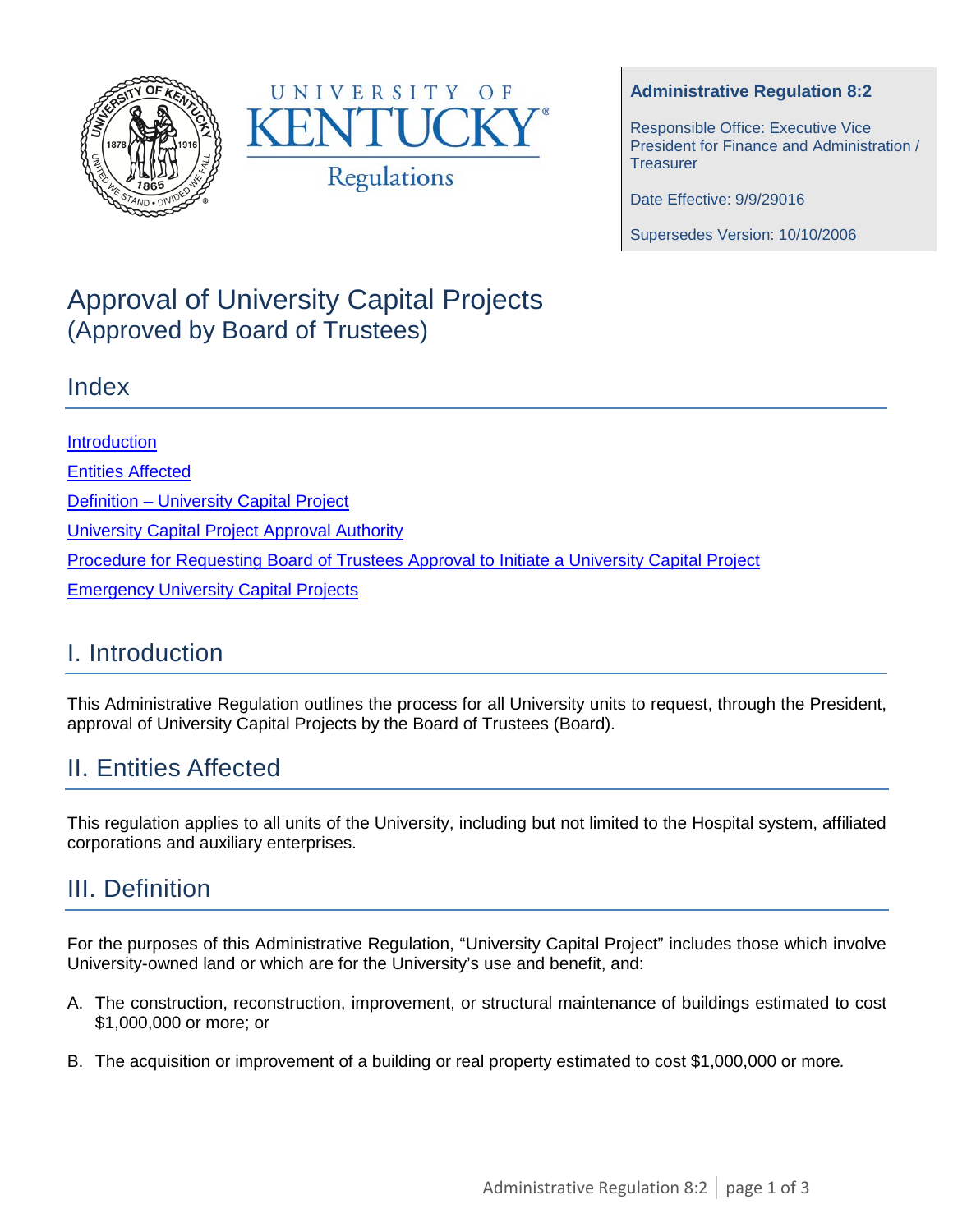- <span id="page-1-0"></span>A. Prior to initiation, all University Capital Projects, regardless of fund source, shall be approved by the Board, except for emergency University Capital Projects pursuant to Section VI of this regulation.
- B. Prior to initiation, all debt financing transactions for University Capital Projects shall be in compliance with the [University Debt Policy.](https://www.uky.edu/EVPFA/Controller/files/DebtPolicy.pdf)
- C. The Board shall approve scope increases to University Capital Projects that exceed fifteen percent (15%).
- D. The President shall approve scope increases to University Capital Projects that do not exceed fifteen percent (15%).
- E. The President shall provide to the Board a Quarterly Capital Construction Report describing the status of ongoing University Capital Projects.

### <span id="page-1-1"></span>V. Procedure for Requesting Board of Trustees Approval to Initiate a University Capital Project

- A. Prior to requesting Board approval to initiate a University Capital Project, the unit shall develop a University Capital Project Plan that includes at least the following:
	- 1. Need analysis;
	- 2. Project scope;
	- 3. Financial plan for funding the University capital project and the recurring operating costs; and
	- 4. Legislative authorization.

The unit shall consult, as necessary, with the Capital Projects Management Division and the University Budget Office (UBO) in developing the above plan.

- B. The University Capital Project Plan shall be submitted to the Provost or appropriate executive vice president for review. The Provost or appropriate executive vice president shall, in consultation with the Executive Vice President for Finance and Administration (EVPFA), make a recommendation to the President.
- C. The President shall determine whether to recommend the University Capital Project to the Board.
- D. Project scope increases or decreases and revisions to financial plans shall follow the same procedures.

# <span id="page-1-2"></span>VI. Emergency University Capital Projects

- A. An "Emergency University Capital Project" is a University Capital Project as defined by this regulation and is:
	- 1. Necessitated by injury or damage resulting from a disaster;
	- 2. Necessary to maintain University operations or to prevent or minimize injury or damage that could reasonably be expected to result from an impending disaster; or